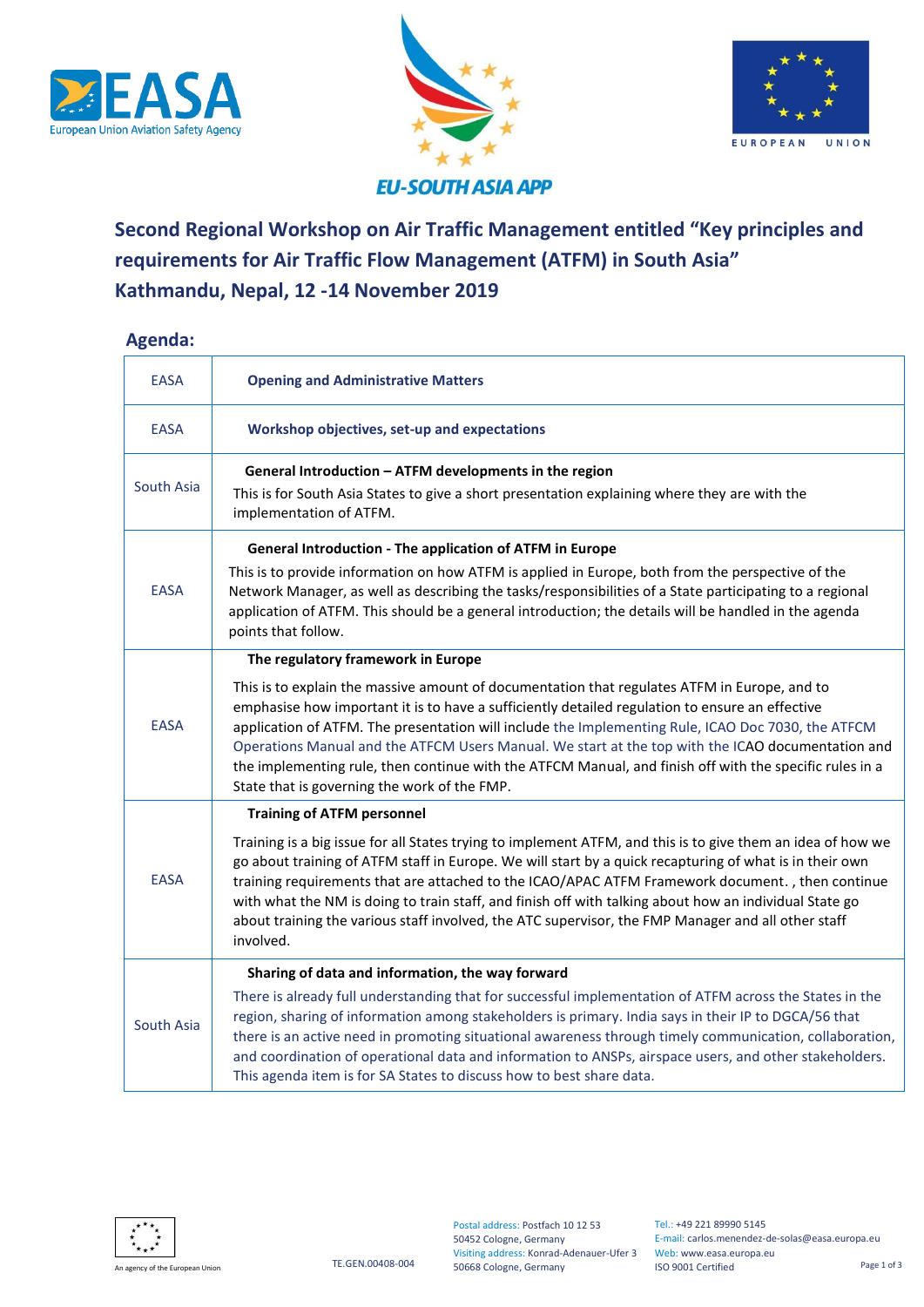

| <b>EASA</b> | Ongoing and future developments of the ATFM service in Europe<br>This agenda item is to give an idea of what has happened lately and what is about to happen in the area<br>of ATFM in Europe. The experts should present the reasoning and idea about the introduction of the C in<br>ATFCM, what is meant by the E for enhanced, the intro and use of the NOP portal, how A-CDM is used to<br>optimise ATFM, and the developments to cater for new concepts such as FAB and FRA. Then, the experts<br>should present from a European States perspective, how has and how will the tasks of an FMP change.                                                                                                                                                                                                                                                                                                                                                                                                                                                                                                                                                                                                                                                                                                                                                                                                             |
|-------------|-------------------------------------------------------------------------------------------------------------------------------------------------------------------------------------------------------------------------------------------------------------------------------------------------------------------------------------------------------------------------------------------------------------------------------------------------------------------------------------------------------------------------------------------------------------------------------------------------------------------------------------------------------------------------------------------------------------------------------------------------------------------------------------------------------------------------------------------------------------------------------------------------------------------------------------------------------------------------------------------------------------------------------------------------------------------------------------------------------------------------------------------------------------------------------------------------------------------------------------------------------------------------------------------------------------------------------------------------------------------------------------------------------------------------|
| <b>EASA</b> | The responsibilities of a State participating to a regional ATFM application<br>This is to explain in more detail the tasks and responsibilities of a State involved in a regional,<br>coordinated application of ATFM. It is intended to understand that ATFM in Europe is not done only by<br>the NM, but that there are significant responsibilities placed on the individual States participating.                                                                                                                                                                                                                                                                                                                                                                                                                                                                                                                                                                                                                                                                                                                                                                                                                                                                                                                                                                                                                  |
| <b>EASA</b> | <b>Crisis Management</b><br>To give a better understanding of how in Europe we deal with crisis management. Mainly from the NM<br>point of view, added by a slide or two to explain the role of the individual State and the FMP in crisis<br>management.                                                                                                                                                                                                                                                                                                                                                                                                                                                                                                                                                                                                                                                                                                                                                                                                                                                                                                                                                                                                                                                                                                                                                               |
| All         | Requirements for an efficient application of ATFM without a central unit like NM<br>How to replace the role of NM<br>$\circ$<br>Pre-requisites that needs to be in place<br>$\circ$<br>Common procedures agreed<br>$\circ$<br>This is an activity where the EU experts together with the experts from South Asia will define what is<br>needed for an efficient application of a rather simple form of ATFM, one that is mainly dealing with the<br>capacity at airports.<br>To set the scene for an open discussion where the experts from South Asia can share their views on this<br>issue, the expert should start by presenting from a European point of view what they think is required<br>and that needs to be in place for an efficient ATFM service and highlighting the following:<br>1) the need for agreements/rules/procedures including some form of a governing body<br>2) the need for accurate data in a harmonised format, collected and shared between all parties<br>3) the need for a platform for a constant information exchange<br>4) the need for monitoring and an effective post-ops activity, 4) the need for system interoperability, etc<br>This presentation will include re-iterating the responsibilities of the Network Manager, what services a<br>State in Europe gets from the NM, emphasising those that has to be picked up by someone else if there<br>is no central function. |



Postal address: Postfach 10 12 53 50452 Cologne, Germany Visiting address: Konrad-Adenauer-Ufer 3

An agency of the European Union **Annual Example 2** of 3 Cologne, Germany **Annual Cologne, Germany Annual Cologne, Germany Cologne, Germany Cologne, Germany Cologne, Germany Cologne, Germany Cologne, Germany C** Tel.: +49 221 89990 5145 E-mail: carlos.menendez-de-solas@easa.europa.eu Web: www.easa.europa.eu ISO 9001 Certified